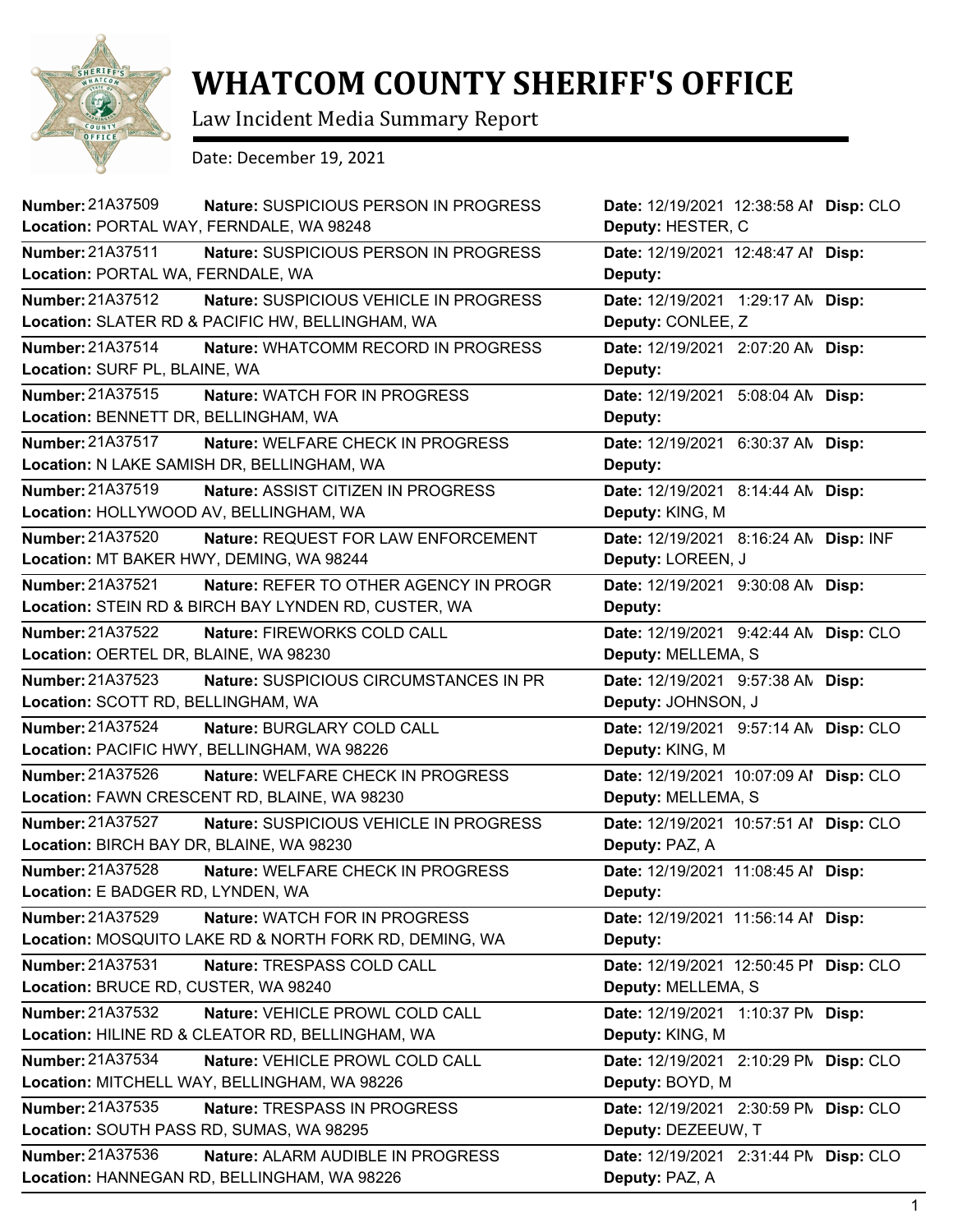| <b>Number: 21A37538</b><br><b>Nature: WATCH FOR IN PROGRESS</b>   | Date: 12/19/2021 2:55:38 PM Disp:     |
|-------------------------------------------------------------------|---------------------------------------|
| Location: GUIDE MERIDIAN & SMITH RD, BELLINGHAM, WA               | Deputy:                               |
| Number: 21A37539<br>Nature: BURGLARY IN PROGRESS                  | Date: 12/19/2021 3:07:12 PN Disp: CLO |
| Location: PORTAL WAY, CUSTER, WA 98240                            | Deputy: JAMES, J                      |
| Number: 21A37540<br>Nature: WATCH FOR IN PROGRESS                 | Date: 12/19/2021 3:28:46 PM Disp:     |
| Location: HANNEGAN RD & TEN MILE RD, EVERSON, WA                  | Deputy:                               |
| <b>Number: 21A37541</b><br>Nature: WELFARE CHECK COLD CALL        | Date: 12/19/2021 3:27:11 PN Disp: CLO |
| Location: OVERLAND TRL, MAPLE FALLS, WA 98266                     | Deputy: INGERMANN, N                  |
| Number: 21A37542<br>Nature: WELFARE CHECK IN PROGRESS             | Date: 12/19/2021 3:33:01 PM Disp: CLO |
| Location: LIMERICK WAY, MAPLE FALLS, WA 98266                     | Deputy: INGERMANN, N                  |
| Number: 21A37543<br>Nature: WELFARE CHECK IN PROGRESS             | Date: 12/19/2021 3:48:11 PM Disp: CLO |
| Location: HARBORVIEW RD, BLAINE, WA 98230                         | Deputy: JAMES, J                      |
| Number: 21A37544<br>Nature: SUBJECT W/WEAPON IN PROGRESS          | Date: 12/19/2021 4:06:20 PN Disp: CLO |
| Location: CAIN LAKE ROAD, SEDRO WOOLLEY, WA                       | Deputy: STAFFORD, M                   |
| Number: 21A37545<br>Nature: WATCH FOR IN PROGRESS                 | Date: 12/19/2021 4:10:55 PM Disp:     |
| Location: MITCHELL WA, BELLINGHAM, WA                             | Deputy: YORK, T                       |
| Number: 21A37546<br>Nature: SUSPICIOUS CIRCUMSTANCES IN PR        | Date: 12/19/2021 4:17:05 PM Disp:     |
| Location: PALMER RD & YEW STREET RD, BELLINGHAM, WA               | Deputy:                               |
| Number: 21A37547<br>Nature: WELFARE CHECK IN PROGRESS             | Date: 12/19/2021 4:22:18 PM Disp:     |
| Location: LIMERICK WA, MAPLE FALLS, WA                            | Deputy:                               |
| Number: 21A37548<br>Nature: TRAFFIC STOP                          | Date: 12/19/2021 4:33:20 PN Disp: CLO |
| Location: VALLEY VIEW RD & BAY RD, FERNDALE, WA 98248             | Deputy: JAMES, J                      |
| Number: 21A37549<br>Nature: WATCH FOR IN PROGRESS                 | Date: 12/19/2021 4:50:17 PM Disp:     |
| Location: PORTAL WA, CUSTER, WA                                   | Deputy:                               |
| <b>Number: 21A37550</b><br>Nature: SEARCH AND RESCUE IN PROGRESS  | Date: 12/19/2021 4:50:13 PN Disp: CLO |
| Location: MISSION RD & RIVER ROCK DRIVE, EVERSON, WA              | Deputy: STAFFORD, M                   |
| Number: 21A37552<br>Nature: THEFT COLD CALL                       | Date: 12/19/2021 4:56:47 PM Disp:     |
| Location: LOCUST AV, BELLINGHAM, WA                               | Deputy: YORK, T                       |
| Number: 21A37554<br>Nature: TRAFFIC PROBLEM IN PROGRESS           | Date: 12/19/2021 5:19:22 PM Disp:     |
| Location: SLATER RD, FERNDALE, WA                                 | Deputy:                               |
| Number: 21A37556<br><b>Nature: MVA NON BLKING/NON INJURY IN P</b> | Date: 12/19/2021 5:37:20 PM Disp: CLO |
| Location: HANNEGAN RD, BELLINGHAM, WA 98226                       | Deputy: ANDERS, J                     |
| Number: 21A37557<br>Nature: DOMESTIC VERBAL IN PROGRESS           | Date: 12/19/2021 5:38:11 PN Disp: CLO |
| Location: HUGHES RD, EVERSON, WA 98247                            | Deputy: INGERMANN, N                  |
|                                                                   |                                       |
| Number: 21A37558<br>Nature: TRESPASS COLD CALL                    | Date: 12/19/2021 5:40:25 PM Disp: CLO |
| Location: Y RD, BELLINGHAM, WA 98226                              | Deputy: STAFFORD, M                   |
| Number: 21A37562<br>Nature: ALARM AUDIBLE IN PROGRESS             | Date: 12/19/2021 6:52:50 PN Disp: CLO |
| Location: IMHOF RD, FERNDALE, WA 98248                            | Deputy: JAMES, J                      |
| Number: 21A37563<br>Nature: SHOTS IN PROGRESS                     | Date: 12/19/2021 6:52:49 PM Disp: CLO |
| Location: MT BAKER HWY, EVERSON, WA 98247                         | Deputy: STAFFORD, M                   |
| <b>Number: 21A37564</b><br>Nature: WHATCOMM RECORD IN PROGRESS    | Date: 12/19/2021 6:54:49 PM Disp:     |
| Location: LAKE LOUISE RD, BELLINGHAM, WA                          | Deputy:                               |
| Number: 21A37565<br>Nature: WHATCOMM RECORD IN PROGRESS           | Date: 12/19/2021 6:58:51 PM Disp:     |
| Location: BIRCH BAY LYNDEN RD & SEA LINKS DR, BLAINE, WA          | Deputy:                               |
| <b>Number: 21A37566</b><br>Nature: ASSIST CITIZEN IN PROGRESS     | Date: 12/19/2021 6:56:01 PM Disp: CLO |
| Location: GULF RD SPC 103, POINT ROBERTS, WA 98281                | Deputy: INGERMANN, N                  |
| Number: 21A37567<br>Nature: MENTAL IN PROGRESS                    | Date: 12/19/2021 7:29:30 PM Disp: CLO |